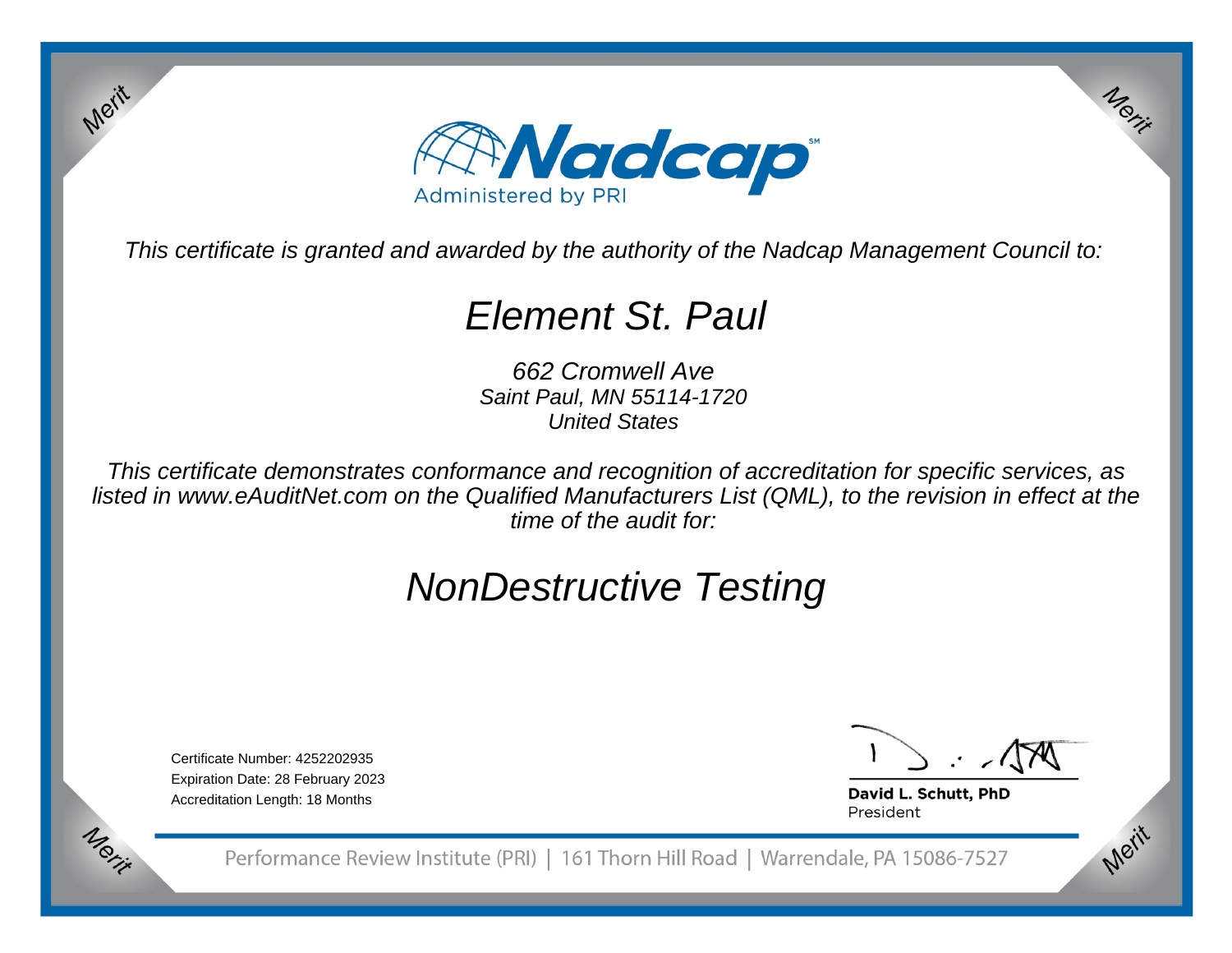

#### **SCOPE OF ACCREDITATION**

#### **NonDestructive Testing**

#### **Element St. Paul** 662 Cromwell Ave Saint Paul, MN 55114-1720

This certificate expiration is updated based on periodic audits. The current expiration date and scope of accreditation are listed at: www.eAuditNet.com - Online QML (Qualified Manufacturer Listing).

In recognition of the successful completion of the PRI evaluation process, accreditation is granted to this facility to perform the following:

#### **AC7000 - AUDIT CRITERIA FOR NADCAP ACCREDITATION**

**AC7114 Rev O - Nadcap Audit Criteria for NonDestructive Testing (NDT) Auditees Accreditation Program (to be used on/after 02 May 2021)**

**AC7114S Rev O - Nadcap Supplemental Audit Criteria for NonDestructive Testing (NDT) Auditees Accreditation Program (to be used on audits on/after 05 January 2020)**

S–U10 GE Aviation S–U18 Collins Aerospace (Hamilton Sundstrand)

### **AC7114/1 Rev N - Nadcap Audit Criteria for NonDestructive Testing Facility Penetrant Survey (to be used on/after 02 May 2021)**

**AC7114/1S Rev N - Nadcap Supplemental Audit Criteria for NonDestructive Testing Facility Penetrant Survey (to be used on audits on/after 05 January 2020)**

S–U10 GE Aviation

S–U18 Collins Aerospace (Hamilton Sundstrand)

### **AC7114/2 Rev N - Nadcap Audit Criteria for NonDestructive Testing Magnetic Particle Survey (to be used on/after 02 May 2021)**

**AC7114/2S Rev N - Nadcap Supplemental Audit Criteria for NonDestructive Testing Magnetic Particle Survey (to be used on audits on/after 05 January 2020)**

S–U18 Collins Aerospace (Hamilton Sundstrand)

### **AC7114/4 Rev N - Nadcap Audit Criteria for NonDestructive Testing Facility Film Radiography Survey (to be used on/after 02 May 2021)**

#### **AC7114/4S Rev N - Nadcap Supplemental Audit Criteria for NonDestructive Testing Facility**

t-frm-0004 29-May-20